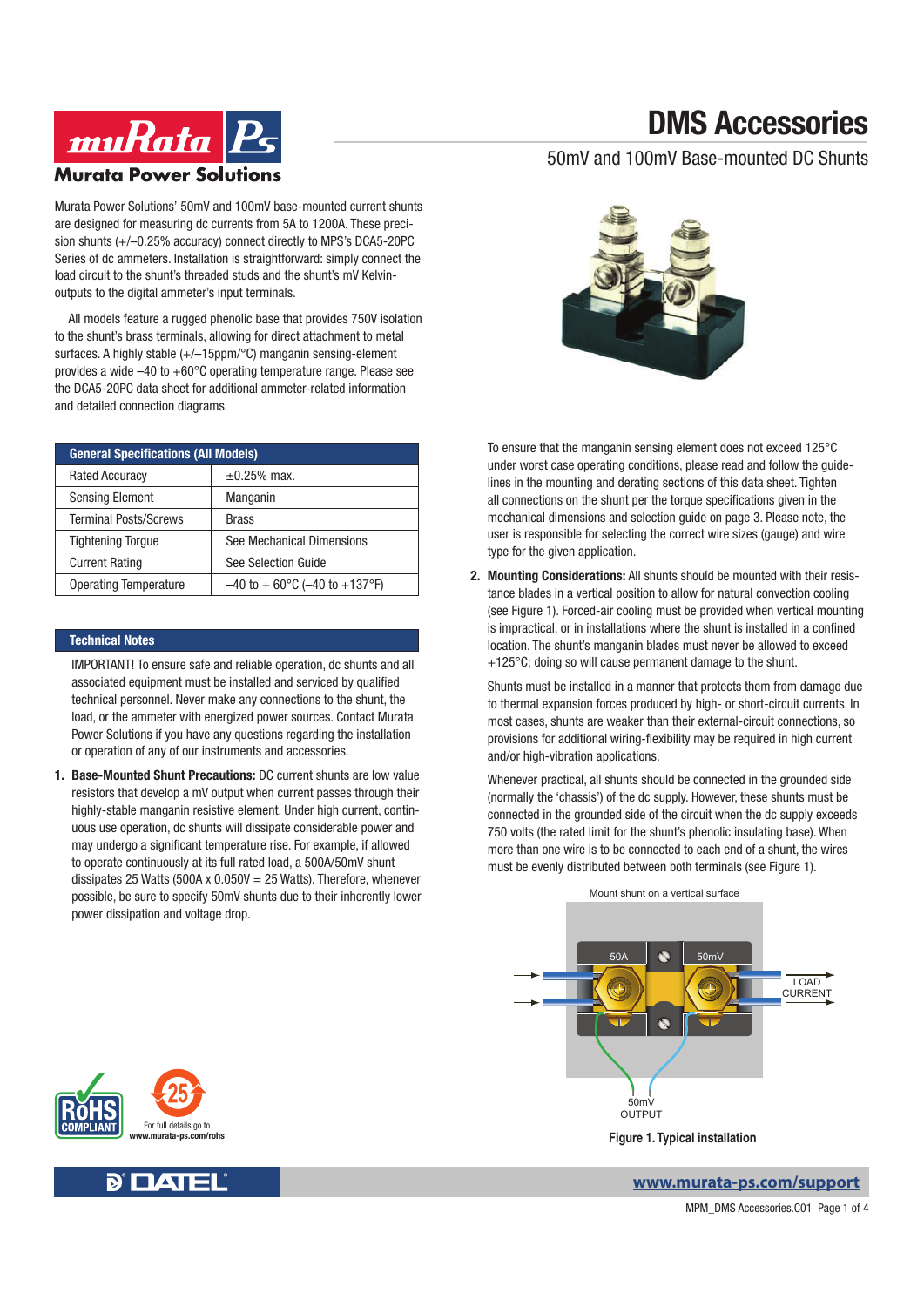### **muRata B<sub>S</sub>** Murata Power Solutions

- 3. Lead Extensions: The shunt's Kelvin outputs (i.e., their 50mV or 100mV output signal) should not exceed 24 inches in length (61cm), assuming 22AWG (0.5mm2) wire is used. If longer leads are necessary, the additional voltage drops in the leads must be taken into consideration as they will degrade accuracy and stability. However, MPS's DCA5 series dc ammeters feature a calibration potentiometer that can be used to compensate for some additional losses when long leads are employed; contact MPS for calibration information.
- 4. Continuous-Operation Derating: If continuous operation is required, a shunt must only be allowed to carry 2/3 of its maximum nameplate amperage. The 2/3 derating factor provides an adequate safety margin for convection cooled shunts operating in an ambient temperature of +25°C. The following two sections contain additional derating that is required when shunts will be exposed to higher operating temperatures or pulsed (intermittent) currents.
- 5. Temperature Derating: If the shunt is to be operated at ambient temperatures above +25°C, the maximum continuous current must be further derated from the 2/3 value previously noted.

To find the maximum permissible continuous current (le) at an elevated temperature (Te), one must first calculate the maximum allowable power dissipation (Pe) at Te, using the following formulas:

$$
Pe = Pa \times [1 \cdot (Te \cdot 25^{\circ}C)/100^{\circ}C], \text{ and } Ie = \sqrt{\frac{Pe}{R}}
$$

**Where** 

- Ie = Maximum permissible continuous current at elevated temperature Te
- Pe = Maximum power dissipation at the elevated temperature Te
- $R =$  Shunt's resistance (see selection guide for values)
- Pa = 0.667 x shunt's rated power at 25°C ambient

Te = Elevated temperature

Example: How much current can a 150 Amp 50mV shunt safely carry at an ambient temperature of +100°C?

 $Te = +100°C$  $Pa = 0.667(150A \times 0.050V) = 5.0$  Watts  $Pe = 5.0W[1-(100-25)/100] = 5.0W \times (1-0.75) = 1.25W$  $R = 0.00033$  Ohms

Lastly, use the formula  $Ie = \sqrt{\frac{Pe}{R}}$  to find the maximum derated continuous-current at Te = +100°C:

$$
Ie = \sqrt{\frac{1.25W}{0.00033\Omega}} = 61.5A
$$

6. Intermittent (Pulsed) Operation: Shunts that will not be exposed to continuous operation at 2/3 rated current can be operated at levels close to, or even above, their nameplate ratings for portions of short periods of times (5 minutes maximum) at 25°C ambient.

## DMS Accessories

### 50mV and 100mV Base-mounted DC Shunts

 The following formulas can be used to calculate the maximum pulsedcurrent (Ipuls) for a given shunt:

Where Ipuls =  $\sqrt{\text{Ppuls/R}}$ , and Ppuls = Pa/K1, and K1 =  $\sqrt{\text{D}}$ 

Ipuls = Maximum pulsed current

Ppuls = Maximum pulsed power

Pa = 0.667 x shunt's rated power at 25°C ambient

D = Ratio of ON TIME to ON TIME + OFF TIME (period not to exceed 5 minutes)

 $K1$  = Pulsed-operation rating factor (the square root of D)

 $R =$  Shunt's resistance (see selection guide for values)

**Example:** An 800 Amp 50mV shunt will be operated for 15 seconds each minute. What is the maximum current this shunt can carry during the 15-second ON time?

 $D = 15/60 = 0.25$  and  $K1 = \sqrt{0.25} = 0.5$  $Pa = 0.667 (800A \times 0.050V) = 26.7$  Watts

 $Ppuls = Pa/K1 = 26.7W/0.5 = 53.4 Watts$ 

$$
I_{\text{pulsed}} = \sqrt{\frac{53.4 \text{W}}{0.0000625 \Omega}} = 924 \text{A}
$$



**Figure 2. Typical Low-Side Shunt Connections**



**Figure 3. Typical High-Side Shunt Connections**

**www.murata-ps.com/support**

**D' LIATEL**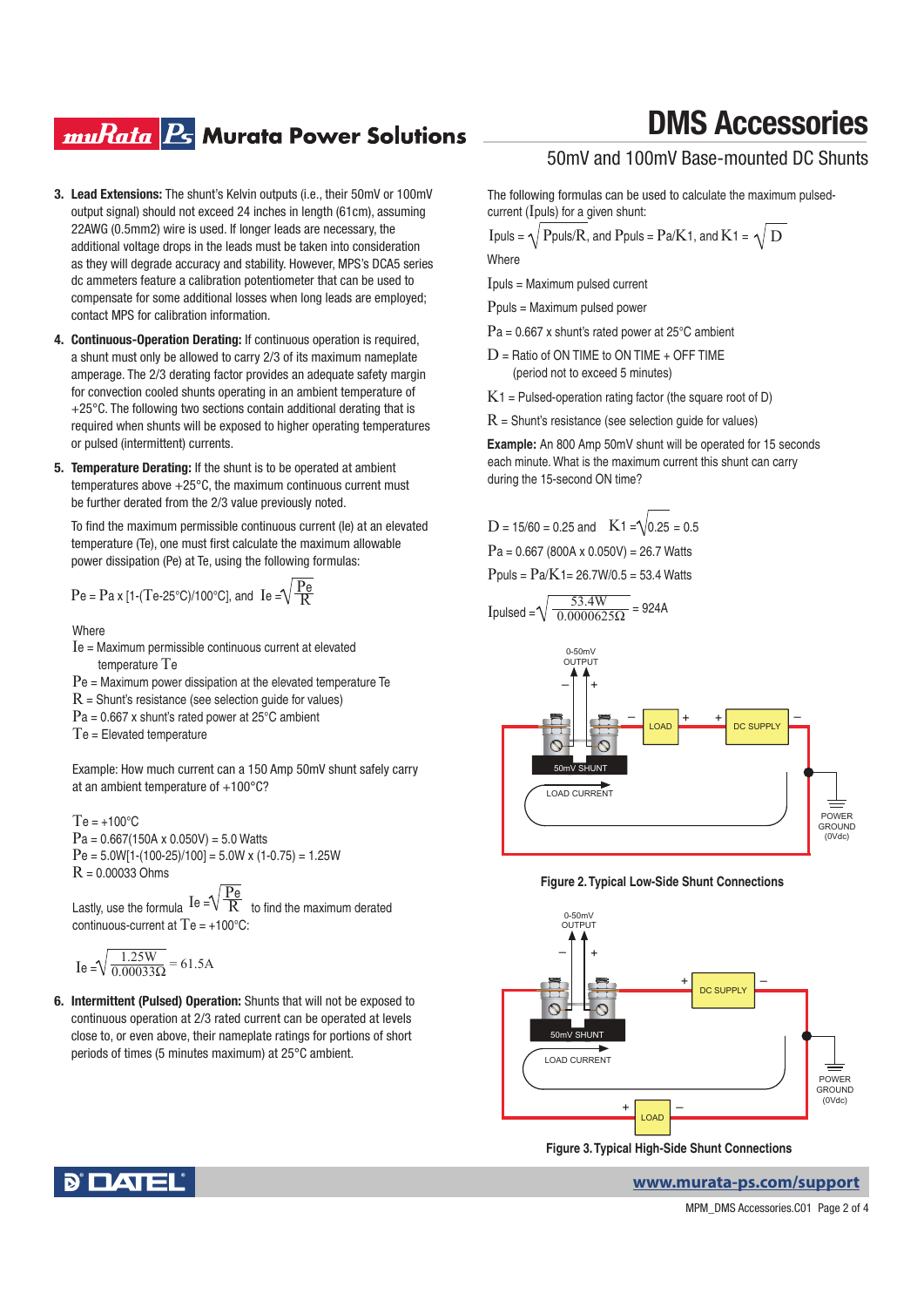## **muRata Ps** Murata Power Solutions

# DMS Accessories

### 50mV and 100mV Base-mounted DC Shunts

#### MECHANICAL SPECIFICATIONS

| 5 through 150 Amps |                         |                                                            |                          |  |  |  |
|--------------------|-------------------------|------------------------------------------------------------|--------------------------|--|--|--|
| Part No.           | Rated<br>Current/Output | Resistance<br>$(\Omega s \text{ at } 25^{\circ} \text{C})$ | <b>Torque Range</b>      |  |  |  |
| 3020-01097-0       | 5A/50mV                 | 0.01                                                       | 36-40 in-lbs (4.1-4.5Nm) |  |  |  |
| 3020-01107-0       | 10A/100mV               | 0.01                                                       | 36-40 in-lbs (4.1-4.5Nm) |  |  |  |
| 3020-01098-0       | 20A/50mV                | 0.0025                                                     | 36-40 in-lbs (4.1-4.5Nm) |  |  |  |
| 3020-01096-0       | 50A/50mV                | 0.001                                                      | 36-40 in-lbs (4.1-4.5Nm) |  |  |  |
| 3020-01099-0       | 100A/50mV               | 0.0005                                                     | 36-40 in-lbs (4.1-4.5Nm) |  |  |  |
| 3020-01108-0       | 100A/100mV              | 0.001                                                      | 36-40 in-lbs (4.1-4.5Nm) |  |  |  |
| 3020-01100-0       | 150A/50mV               | 0.00033                                                    | 36-40 in-lbs (4.1-4.5Nm) |  |  |  |

8-32 Kelvin output screws (all shunts): 14-15 in-lbs (1.58-1.69Nm)



| 200 through 500 Amps |                         |                                                            |                            |  |  |
|----------------------|-------------------------|------------------------------------------------------------|----------------------------|--|--|
| Part No.             | Rated<br>Current/Output | Resistance<br>$(\Omega s \text{ at } 25^{\circ} \text{C})$ | <b>Torque Range</b>        |  |  |
| 3020-01101-0         | 200A/50mV               | 0.00025                                                    | 14-15 ft-lbs (19.0-20.3Nm) |  |  |
| 3020-01102-0         | 300A/50mV               | 0.000167                                                   | 14-15 ft-lbs (19.0-20.3Nm) |  |  |
| 3020-01103-0         | 500A/50mV               | 0.0001                                                     | 14-15 ft-lbs (19.0-20.3Nm) |  |  |

8-32 Kelvin output screws (all shunts): 14-15 in-lbs (1.58-1.69Nm)